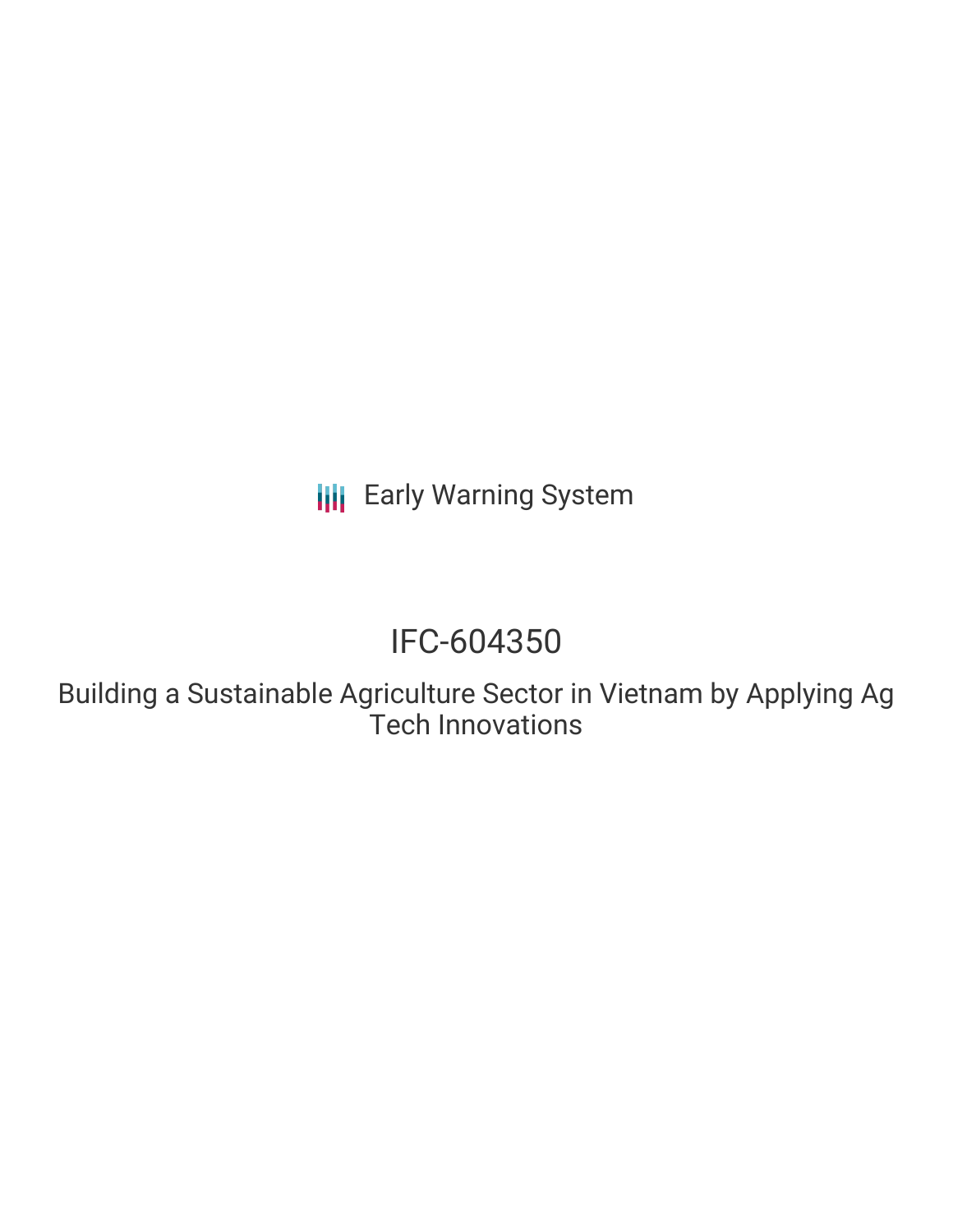

### **Quick Facts**

| Vietnam                                      |  |  |  |  |
|----------------------------------------------|--|--|--|--|
| International Finance Corporation (IFC)      |  |  |  |  |
| Active                                       |  |  |  |  |
| U                                            |  |  |  |  |
| 2019-09-10                                   |  |  |  |  |
| AgTech Vietnam                               |  |  |  |  |
| Agriculture and Forestry, Industry and Trade |  |  |  |  |
| <b>Advisory Services</b>                     |  |  |  |  |
|                                              |  |  |  |  |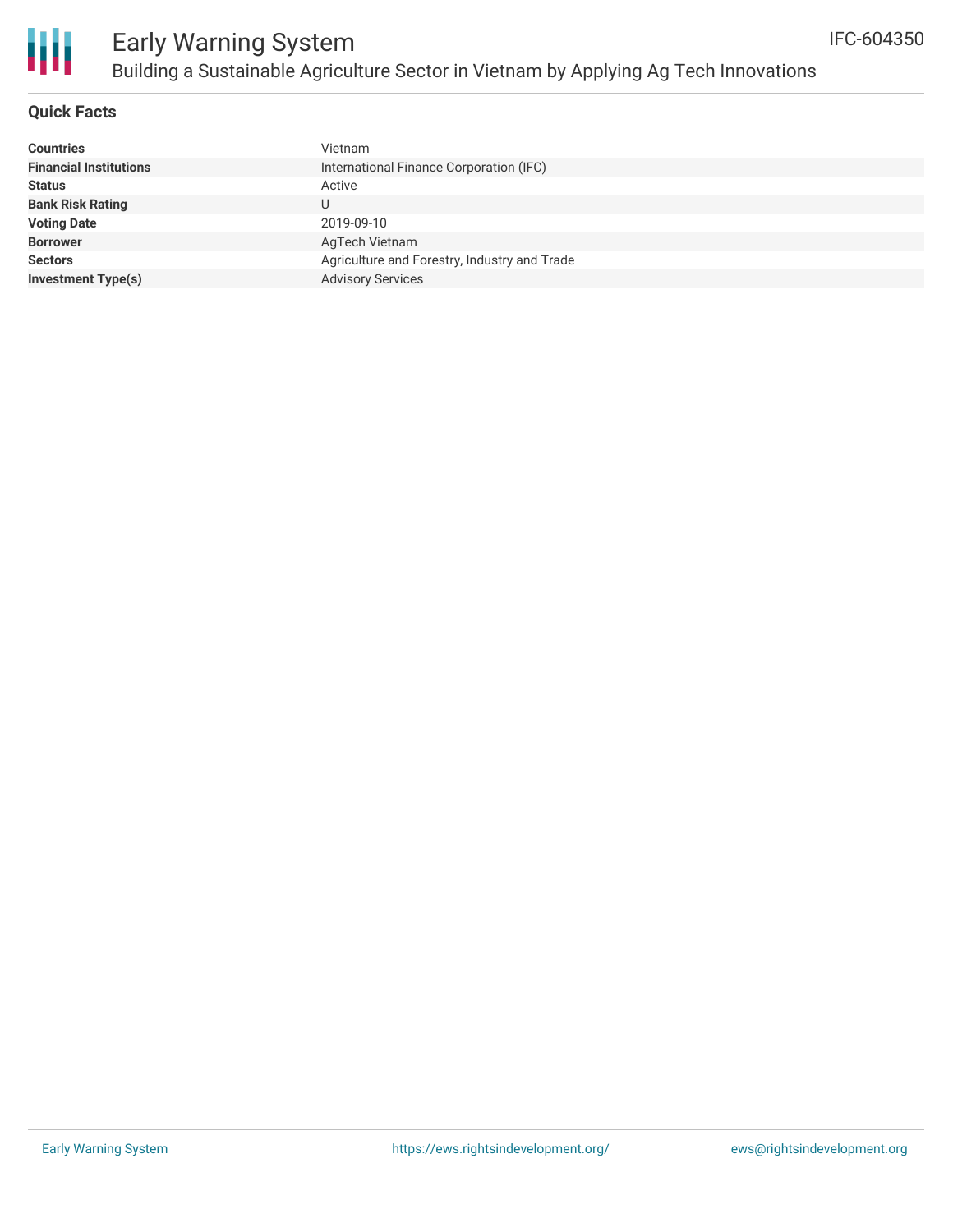

## Ш

### Early Warning System Building a Sustainable Agriculture Sector in Vietnam by Applying Ag Tech Innovations

### **Project Description**

According to the bank document, "this project is to provide access to Ag Tech innovations to smallholder farmers in up to three agriculture subsectors in Vietnam (rice, coffee, black pepper, fruits, or cocoa) to improve their overall agri production practices and sustainability standards. By the end of the project, a commercially viable model for delivery of Ag Tech service package to smallholder farmers will have been created, and smallholder farmers will be using these service packages."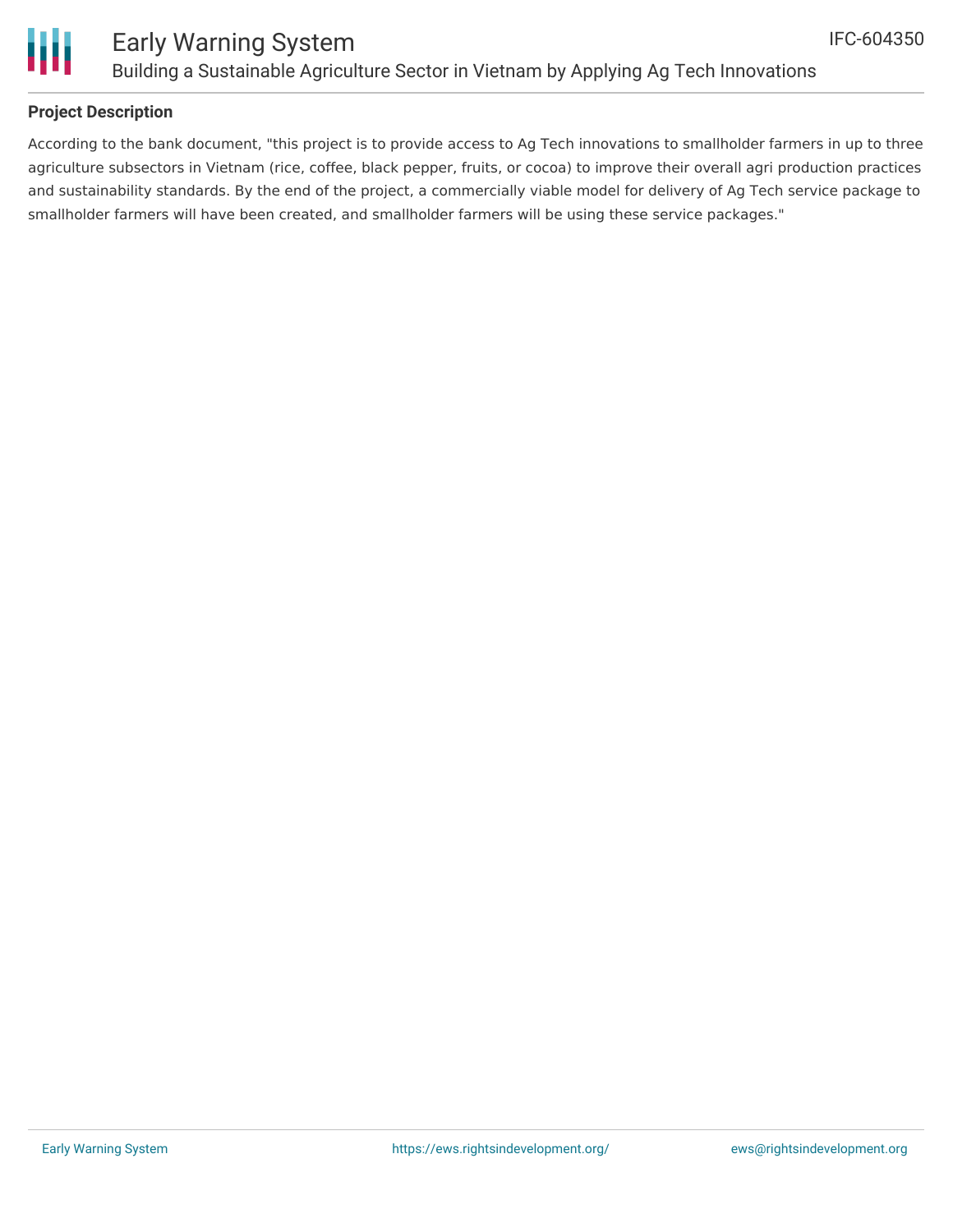

### Early Warning System Building a Sustainable Agriculture Sector in Vietnam by Applying Ag Tech Innovations

### **Investment Description**

• International Finance Corporation (IFC)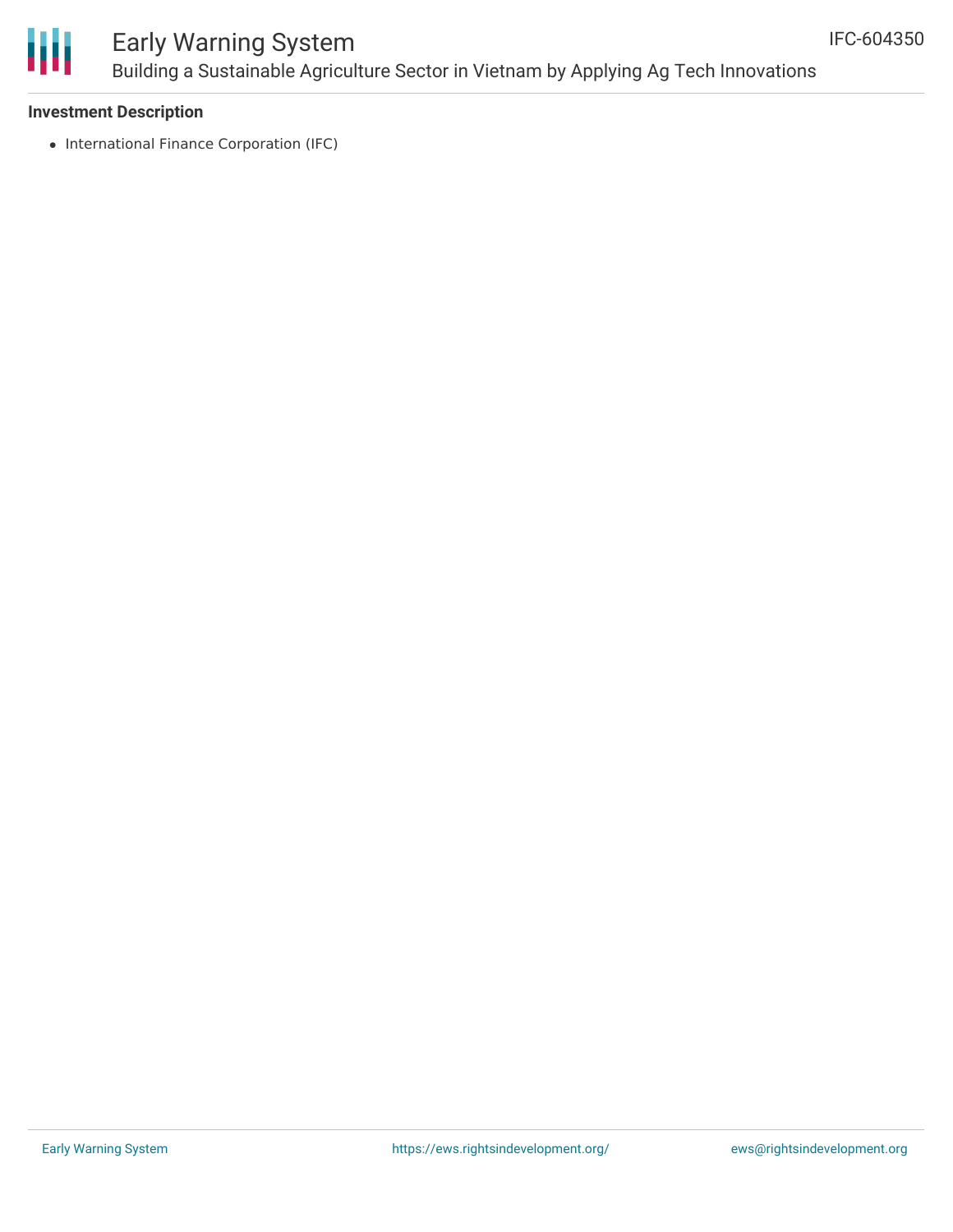

# 冊

## Early Warning System

Building a Sustainable Agriculture Sector in Vietnam by Applying Ag Tech Innovations

| <b>Private Actor 1</b> | <b>Private Actor</b><br><sup>1</sup> Role | <b>Private Actor</b><br>Sector | <b>Relation</b>          | <b>Private Actor 2</b> | <b>Private Actor</b><br>2 Role | <b>Private Actor</b><br>2 Sector |
|------------------------|-------------------------------------------|--------------------------------|--------------------------|------------------------|--------------------------------|----------------------------------|
|                        | $\overline{\phantom{0}}$                  |                                | $\overline{\phantom{a}}$ | AgTech Vietnam         | Client                         | $\overline{\phantom{a}}$         |